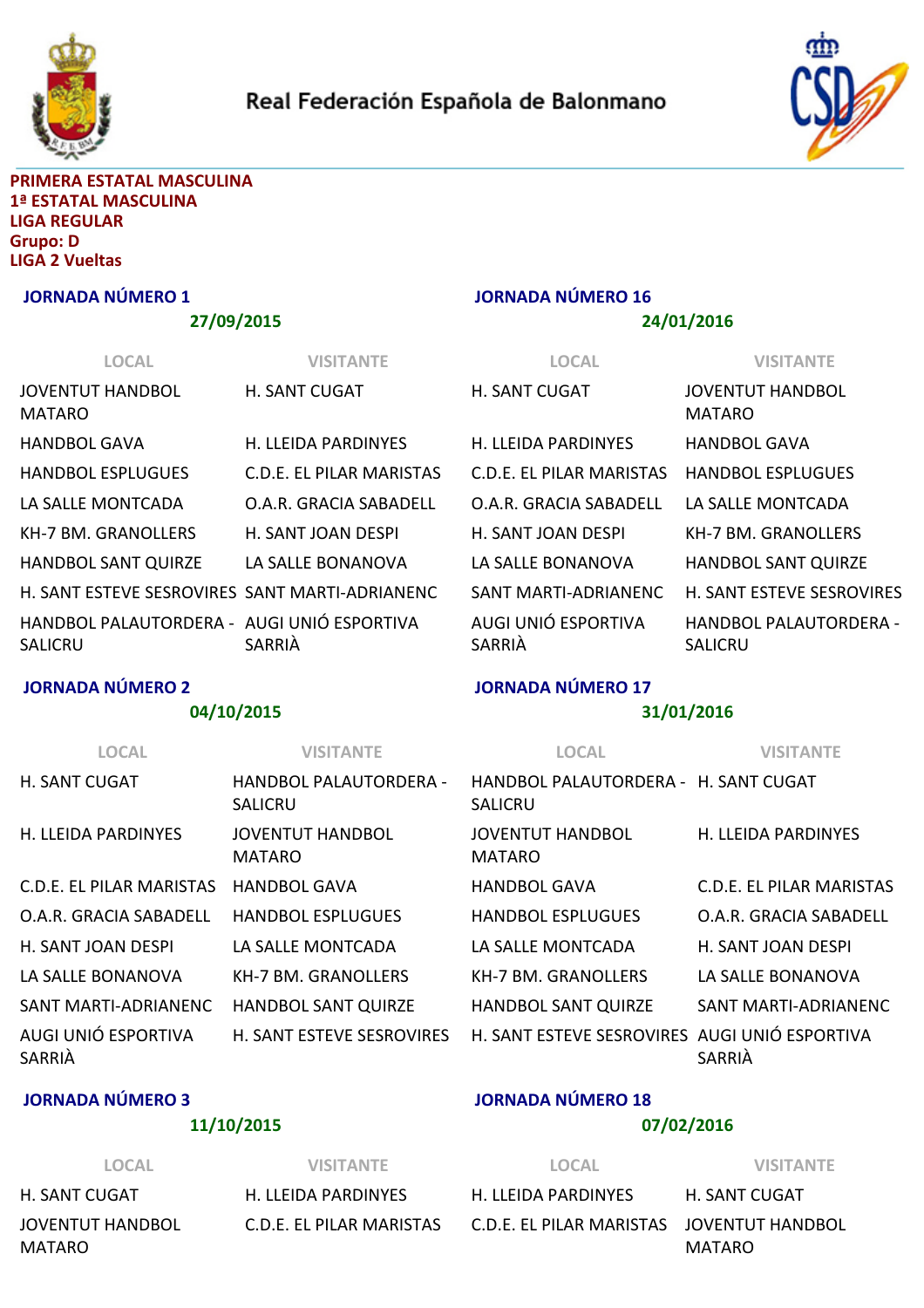| <b>HANDBOL GAVA</b>                      | O.A.R. GRACIA SABADFLL                          | O.A.R. GRACIA SABADFLL                                       | <b>HANDBOL GAVA</b>                      |
|------------------------------------------|-------------------------------------------------|--------------------------------------------------------------|------------------------------------------|
| <b>HANDBOL ESPLUGUES</b>                 | H. SANT JOAN DESPI                              | H. SANT JOAN DESPI                                           | <b>HANDBOL ESPLUGUES</b>                 |
| LA SALLE MONTCADA                        | LA SALLE BONANOVA                               | LA SALLE BONANOVA                                            | LA SALLE MONTCADA                        |
| KH-7 BM. GRANOLLERS                      | SANT MARTI-ADRIANENC                            | SANT MARTI-ADRIANENC                                         | KH-7 BM. GRANOLLERS                      |
| <b>HANDBOL SANT QUIRZE</b>               | AUGI UNIÓ ESPORTIVA<br>SARRIÀ                   | AUGI UNIÓ ESPORTIVA<br>SARRIÀ                                | HANDBOL SANT QUIRZE                      |
| HANDBOL PALAUTORDERA -<br><b>SALICRU</b> | <b>H. SANT ESTEVE</b><br><b>SESROVIRES</b>      | <b>H. SANT ESTEVE</b><br><b>SESROVIRES</b>                   | HANDBOL PALAUTORDERA -<br><b>SALICRU</b> |
| <b>JORNADA NÚMERO 4</b>                  |                                                 | <b>JORNADA NÚMERO 19</b>                                     |                                          |
|                                          |                                                 |                                                              |                                          |
|                                          | 18/10/2015                                      |                                                              | 14/02/2016                               |
| <b>LOCAL</b>                             | <b>VISITANTE</b>                                | <b>LOCAL</b>                                                 | <b>VISITANTE</b>                         |
| H. LLEIDA PARDINYES                      | <b>HANDBOL PALAUTORDERA -</b><br><b>SALICRU</b> | HANDBOL PALAUTORDFRA - H. LLFIDA PARDINYES<br><b>SALICRU</b> |                                          |
| C.D.E. EL PILAR MARISTAS                 | <b>H. SANT CUGAT</b>                            | <b>H. SANT CUGAT</b>                                         | C.D.E. EL PILAR MARISTAS                 |
| O.A.R. GRACIA SABADELL                   | <b>JOVENTUT HANDBOL</b><br><b>MATARO</b>        | <b>JOVENTUT HANDBOL</b><br><b>MATARO</b>                     | O.A.R. GRACIA SABADELL                   |
| H. SANT JOAN DESPI                       | <b>HANDBOL GAVA</b>                             | <b>HANDBOL GAVA</b>                                          | H. SANT JOAN DESPI                       |
| LA SALLE BONANOVA                        | <b>HANDBOL ESPLUGUES</b>                        | <b>HANDBOL ESPLUGUES</b>                                     | LA SALLE BONANOVA                        |

| SANT MARTI-ADRIANENC LA SALLE MONTCADA |                            | LA SALLE MONTCADA          | SANT MARTI-ADRIANENC                |
|----------------------------------------|----------------------------|----------------------------|-------------------------------------|
| AUGI UNIÓ ESPORTIVA<br>SARRIÀ          | KH-7 BM. GRANOLLERS        | KH-7 BM. GRANOLLERS        | AUGI UNIÓ ESPORTIVA<br>SARRIÀ       |
| H. SANT ESTEVE<br><b>SESROVIRES</b>    | <b>HANDBOL SANT QUIRZE</b> | <b>HANDBOL SANT QUIRZE</b> | H. SANT ESTEVE<br><b>SESROVIRES</b> |

#### JORNADA NÚMERO 5

#### 25/10/2015

### JORNADA NÚMERO 20

# 21/02/2016

| <b>LOCAL</b>                                                 | <b>VISITANTE</b>                    | <b>LOCAL</b>                               | <b>VISITANTE</b>                         |
|--------------------------------------------------------------|-------------------------------------|--------------------------------------------|------------------------------------------|
| H. LLFIDA PARDINYFS                                          | C.D.F. FL PILAR MARISTAS            | C.D.F. FL PILAR MARISTAS                   | H. LLEIDA PARDINYES                      |
| <b>H. SANT CUGAT</b>                                         | O.A.R. GRACIA SABADELL              | O.A.R. GRACIA SABADELL                     | <b>H. SANT CUGAT</b>                     |
| <b>JOVENTUT HANDBOL</b><br><b>MATARO</b>                     | H. SANT JOAN DESPI                  | H. SANT JOAN DESPI                         | <b>JOVENTUT HANDBOL</b><br><b>MATARO</b> |
| <b>HANDBOL GAVA</b>                                          | LA SALLE BONANOVA                   | LA SALLF BONANOVA                          | <b>HANDBOL GAVA</b>                      |
| <b>HANDBOL ESPLUGUES</b>                                     | SANT MARTI-ADRIANENC                | SANT MARTI-ADRIANENC                       | HANDBOL FSPLUGUFS                        |
| LA SALLE MONTCADA                                            | AUGI UNIÓ ESPORTIVA<br>SARRIÀ       | AUGI UNIÓ ESPORTIVA<br>SARRIÀ              | LA SALLE MONTCADA                        |
| KH-7 BM. GRANOLLERS                                          | H. SANT ESTEVE<br><b>SESROVIRES</b> | <b>H. SANT ESTEVE</b><br><b>SESROVIRES</b> | KH-7 BM. GRANOLLERS                      |
| HANDBOL PALAUTORDERA - HANDBOL SANT QUIRZE<br><b>SALICRU</b> |                                     | <b>HANDBOL SANT QUIRZE</b>                 | HANDBOL PALAUTORDERA -<br><b>SALICRU</b> |

# JORNADA NÚMERO 6

#### 01/11/2015

# JORNADA NÚMERO 21

# 28/02/2016

# LOCAL VISITANTE C.D.E. EL PILAR MARISTAS HANDBOL PALAUTORDERA ‐ SALICRU

LOCAL VISITANTE

HANDBOL PALAUTORDERA ‐ C.D.E. EL PILAR MARISTASSALICRU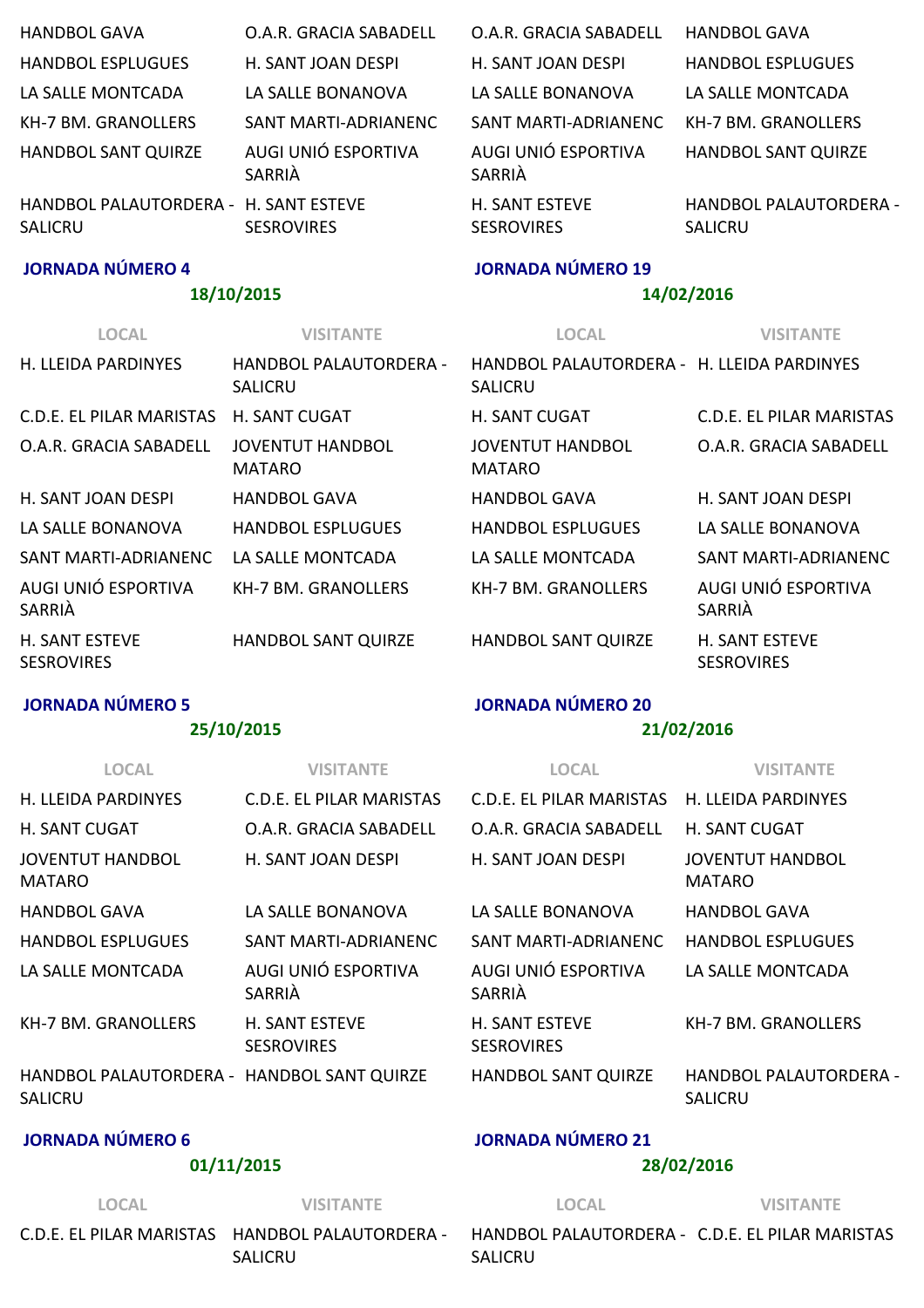| O.A.R. GRACIA SABADELL                     | H. LLEIDA PARDINYES                      | H. LLEIDA PARDINYES                      | O.A.R. GRACIA SABADELL                     |
|--------------------------------------------|------------------------------------------|------------------------------------------|--------------------------------------------|
| H. SANT JOAN DESPI                         | <b>H. SANT CUGAT</b>                     | <b>H. SANT CUGAT</b>                     | H. SANT JOAN DESPI                         |
| LA SALLE BONANOVA                          | <b>JOVENTUT HANDBOL</b><br><b>MATARO</b> | <b>JOVENTUT HANDBOL</b><br><b>MATARO</b> | LA SALLE BONANOVA                          |
| SANT MARTI-ADRIANENC                       | <b>HANDBOL GAVA</b>                      | <b>HANDBOL GAVA</b>                      | SANT MARTI-ADRIANENC                       |
| AUGI UNIÓ ESPORTIVA<br>SARRIÀ              | <b>HANDBOL ESPLUGUES</b>                 | <b>HANDBOL ESPLUGUES</b>                 | AUGI UNIÓ ESPORTIVA<br>SARRIÀ              |
| <b>H. SANT ESTEVE</b><br><b>SESROVIRES</b> | LA SALLE MONTCADA                        | LA SALLE MONTCADA                        | <b>H. SANT ESTEVE</b><br><b>SESROVIRES</b> |
| <b>HANDBOL SANT QUIRZE</b>                 | <b>KH-7 BM. GRANOLLERS</b>               | KH-7 BM. GRANOLLERS                      | <b>HANDBOL SANT QUIRZE</b>                 |
| <b>JORNADA NÚMERO 7</b>                    |                                          | <b>JORNADA NÚMERO 22</b>                 |                                            |

#### JORNADA NÚMERO 7

#### 08/11/2015

#### LOCAL VISITANTE C.D.E. EL PILAR MARISTAS O.A.R. GRACIA SABADELL H. LLEIDA PARDINYES H. SANT JOAN DESPI H. SANT CUGAT LA SALLE BONANOVA JOVENTUT HANDBOL MATARO SANT MARTI‐ADRIANENC HANDBOL GAVA AUGI UNIÓ ESPORTIVA SARRIÀ HANDBOL ESPLUGUES H. SANT ESTEVE SESROVIRES LA SALLE MONTCADA HANDBOL SANT QUIRZE HANDBOL PALAUTORDERA ‐ KH‐7 BM. GRANOLLERS SALICRU  $O.A.R.G$ H. SANT LA SALLE SANT<sub>M</sub> AUGI UN SARRIÀ H. SANT SESROVI **HANDBC** KH-7 BM

# 06/03/2016

#### LOCAL VISITANTE

|                       | RACIA SABADELL C.D.E. EL PILAR MARISTAS |
|-----------------------|-----------------------------------------|
| <b>JOAN DESPI</b>     | <b>H. LLEIDA PARDINYES</b>              |
| E BONANOVA            | H. SANT CUGAT                           |
| ARTI-ADRIANENC        | <b>JOVENTUT HANDBOL</b><br>MATARO       |
| NIÓ ESPORTIVA         | <b>HANDBOL GAVA</b>                     |
| <b>FSTFVF</b><br>IRFS | <b>HANDBOL ESPLUGUES</b>                |
| DL SANT QUIRZE        | LA SALLE MONTCADA                       |
| 1. GRANOLLERS         | HANDBOL PALAUTORDFRA -<br>SALICRU       |
|                       |                                         |

#### JORNADA NÚMERO 8

#### 15/11/2015

#### JORNADA NÚMERO 23

#### 13/03/2016

| <b>LOCAL</b>                               | <b>VISITANTE</b>                                | <b>LOCAL</b>                                                    | <b>VISITANTE</b>                           |
|--------------------------------------------|-------------------------------------------------|-----------------------------------------------------------------|--------------------------------------------|
| O.A.R. GRACIA SABADELL                     | <b>HANDBOL PALAUTORDERA -</b><br><b>SALICRU</b> | HANDBOL PALAUTORDERA - O.A.R. GRACIA SABADELL<br><b>SALICRU</b> |                                            |
| H. SANT JOAN DESPI                         | <b>C.D.E. EL PILAR MARISTAS</b>                 | C.D.E. EL PILAR MARISTAS                                        | H. SANT JOAN DESPI                         |
| LA SALLE BONANOVA                          | H. LLEIDA PARDINYES                             | H. LLEIDA PARDINYES                                             | LA SALLE BONANOVA                          |
| SANT MARTI-ADRIANENC                       | <b>H. SANT CUGAT</b>                            | <b>H. SANT CUGAT</b>                                            | SANT MARTI-ADRIANENC                       |
| AUGI UNIÓ ESPORTIVA<br>SARRIA              | <b>JOVENTUT HANDBOL</b><br><b>MATARO</b>        | <b>JOVENTUT HANDBOL</b><br><b>MATARO</b>                        | AUGI UNIÓ ESPORTIVA<br>SARRIÀ              |
| <b>H. SANT ESTEVE</b><br><b>SESROVIRES</b> | <b>HANDBOL GAVA</b>                             | <b>HANDBOL GAVA</b>                                             | <b>H. SANT ESTEVE</b><br><b>SESROVIRES</b> |
| <b>HANDBOL SANT QUIRZE</b>                 | <b>HANDBOL ESPLUGUES</b>                        | <b>HANDBOL ESPLUGUES</b>                                        | <b>HANDBOL SANT QUIRZE</b>                 |
| KH-7 BM. GRANOLLERS                        | LA SALLE MONTCADA                               | LA SALLE MONTCADA                                               | <b>KH-7 BM. GRANOLLERS</b>                 |
| <b>JORNADA NÚMERO 9</b>                    |                                                 | <b>JORNADA NÚMERO 24</b>                                        |                                            |

# JORNADA NÚMERO 24

# 20/03/2016

| <b>LOCAL</b>           | <b>VISITANTE</b>   | LO(          |
|------------------------|--------------------|--------------|
| O.A.R. GRACIA SABADELL | H. SANT JOAN DESPI | H. SANT JOAN |

22/11/2015

CAL VISITANTE V. DESPI O.A.R. GRACIA SABADELL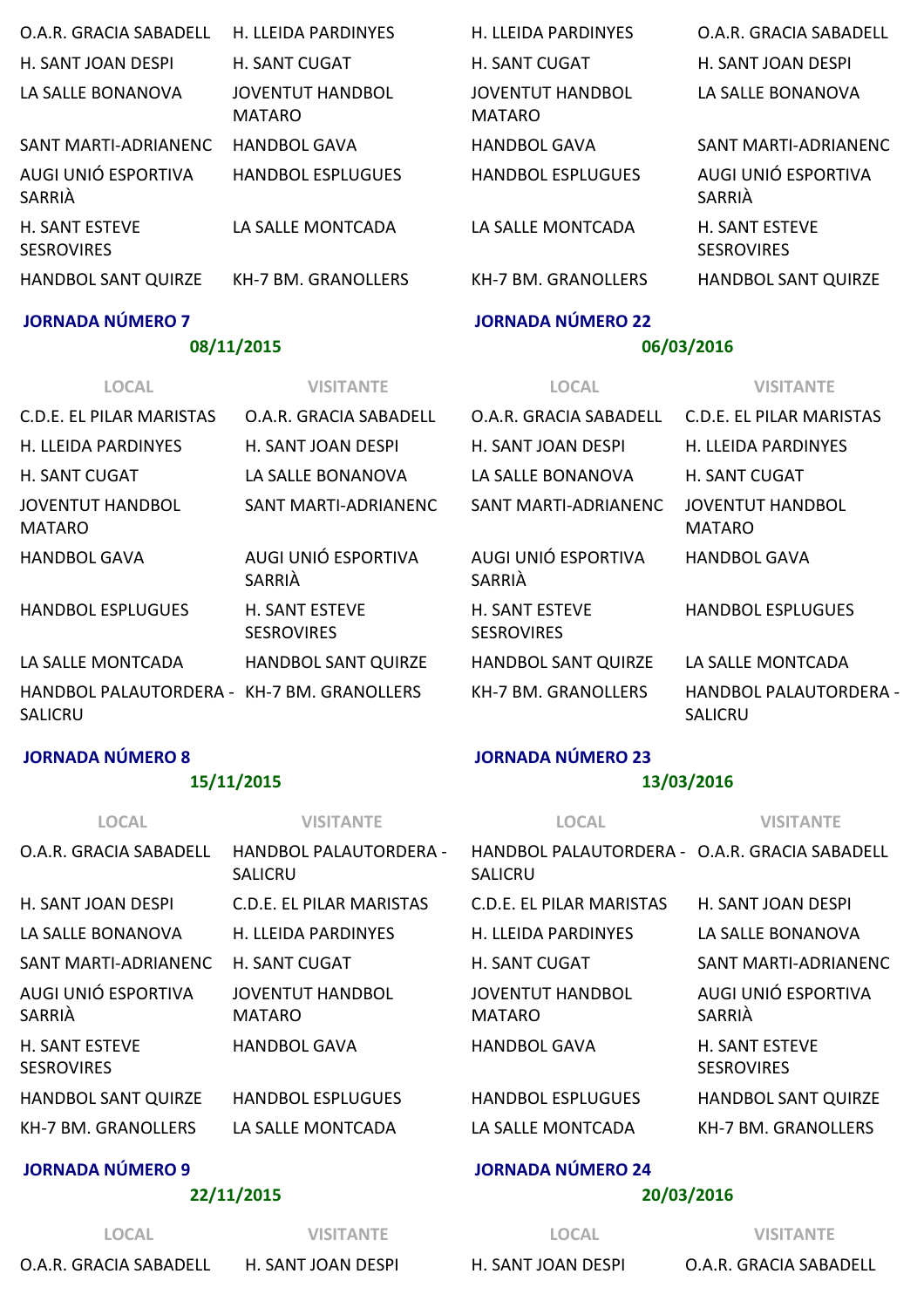| C.D.E. EL PILAR MARISTAS                                   | LA SALLE BONANOVA                          | LA SALLE BONANOVA                          | C.D.E. EL PILAR MARISTAS                        |
|------------------------------------------------------------|--------------------------------------------|--------------------------------------------|-------------------------------------------------|
| H. LLEIDA PARDINYES                                        | SANT MARTI-ADRIANENC                       | SANT MARTI-ADRIANENC                       | <b>H. LLFIDA PARDINYES</b>                      |
| H. SANT CUGAT                                              | AUGI UNIÓ ESPORTIVA<br>SARRIÀ              | AUGI UNIÓ ESPORTIVA<br>SARRIÀ              | <b>H. SANT CUGAT</b>                            |
| <b>JOVENTUT HANDBOL</b><br><b>MATARO</b>                   | <b>H. SANT ESTEVE</b><br><b>SESROVIRES</b> | <b>H. SANT ESTEVE</b><br><b>SESROVIRES</b> | <b>JOVENTUT HANDBOL</b><br><b>MATARO</b>        |
| <b>HANDBOL GAVA</b>                                        | <b>HANDBOL SANT QUIRZE</b>                 | <b>HANDBOL SANT QUIRZE</b>                 | <b>HANDBOL GAVA</b>                             |
| <b>HANDBOL ESPLUGUES</b>                                   | <b>KH-7 BM. GRANOLLERS</b>                 | <b>KH-7 BM, GRANOLLFRS</b>                 | <b>HANDBOL ESPLUGUES</b>                        |
| HANDBOL PALAUTORDERA - LA SALLE MONTCADA<br><b>SALICRU</b> |                                            | LA SALLE MONTCADA                          | <b>HANDBOL PALAUTORDERA -</b><br><b>SALICRU</b> |

#### JORNADA NÚMERO 10

#### 29/11/2015

#### JORNADA NÚMERO 25

#### 03/04/2016

| <b>VISITANTE</b>                                | <b>LOCAL</b>                             | <b>VISITANTE</b>                           |
|-------------------------------------------------|------------------------------------------|--------------------------------------------|
| <b>HANDBOL PALAUTORDERA -</b><br><b>SALICRU</b> | <b>SALICRU</b>                           |                                            |
| O.A.R. GRACIA SABADFLL                          | O.A.R. GRACIA SABADELL                   | LA SALLE BONANOVA                          |
| C.D.F. FL PILAR MARISTAS                        | C.D.F. FL PILAR MARISTAS                 | SANT MARTI-ADRIANENC                       |
| H. LLEIDA PARDINYES                             | H. LLEIDA PARDINYES                      | AUGI UNIÓ ESPORTIVA<br>SARRIÀ              |
| H. SANT CUGAT                                   | H. SANT CUGAT                            | <b>H. SANT ESTEVE</b><br><b>SESROVIRES</b> |
| <b>JOVENTUT HANDBOL</b><br><b>MATARO</b>        | <b>JOVENTUT HANDBOL</b><br><b>MATARO</b> | <b>HANDBOL SANT QUIRZE</b>                 |
| <b>HANDBOL GAVA</b>                             | <b>HANDBOL GAVA</b>                      | <b>KH-7 BM. GRANOLLERS</b>                 |
| <b>HANDBOL ESPLUGUES</b>                        | <b>HANDBOL ESPLUGUES</b>                 | LA SALLE MONTCADA                          |
|                                                 |                                          | HANDBOL PALAUTORDERA - H. SANT JOAN DESPI  |

#### JORNADA NÚMERO 11

#### 06/12/2015

#### LOCAL VISITANTE H. SANT JOAN DESPILE LA SALLE BONANOVA O.A.R. GRACIA SABADELL SANT MARTI‐ADRIANENC C.D.E. EL PILAR MARISTAS AUGI UNIÓ ESPORTIVA SARRIÀ H. LLEIDA PARDINYES H. SANT ESTEVE SESROVIRES H. SANT CUGAT HANDBOL SANT QUIRZE JOVENTUT HANDBOL MATARO KH‐7 BM. GRANOLLERS HANDBOL GAVA LA SALLE MONTCADA HANDBOL PALAUTORDERA ‐ HANDBOL ESPLUGUES **SALICRU** LOCAL VISITANTE LA SALLE BONANOVA H. SANT JOAN DESPI SANT MARTI‐ADRIANENC O.A.R. GRACIA SABADELL AUGI UNIÓ ESPORTIVA SARRIÀ C.D.E. EL PILAR MARISTAS H. SANT ESTEVE SESROVIRES H. LLEIDA PARDINYES HANDBOL SANT QUIRZE H. SANT CUGAT KH-7 BM. GRANOLLERS JOVENTUT HANDBOL MATARO LA SALLE MONTCADA HANDBOL GAVA HANDBOL ESPLUGUES HANDBOL PALAUTORDERA ‐ SALICRU

#### JORNADA NÚMERO 12

#### 13/12/2015

#### JORNADA NÚMERO 27

JORNADA NÚMERO 26

#### 17/04/2016

10/04/2016

LOCAL VISITANTE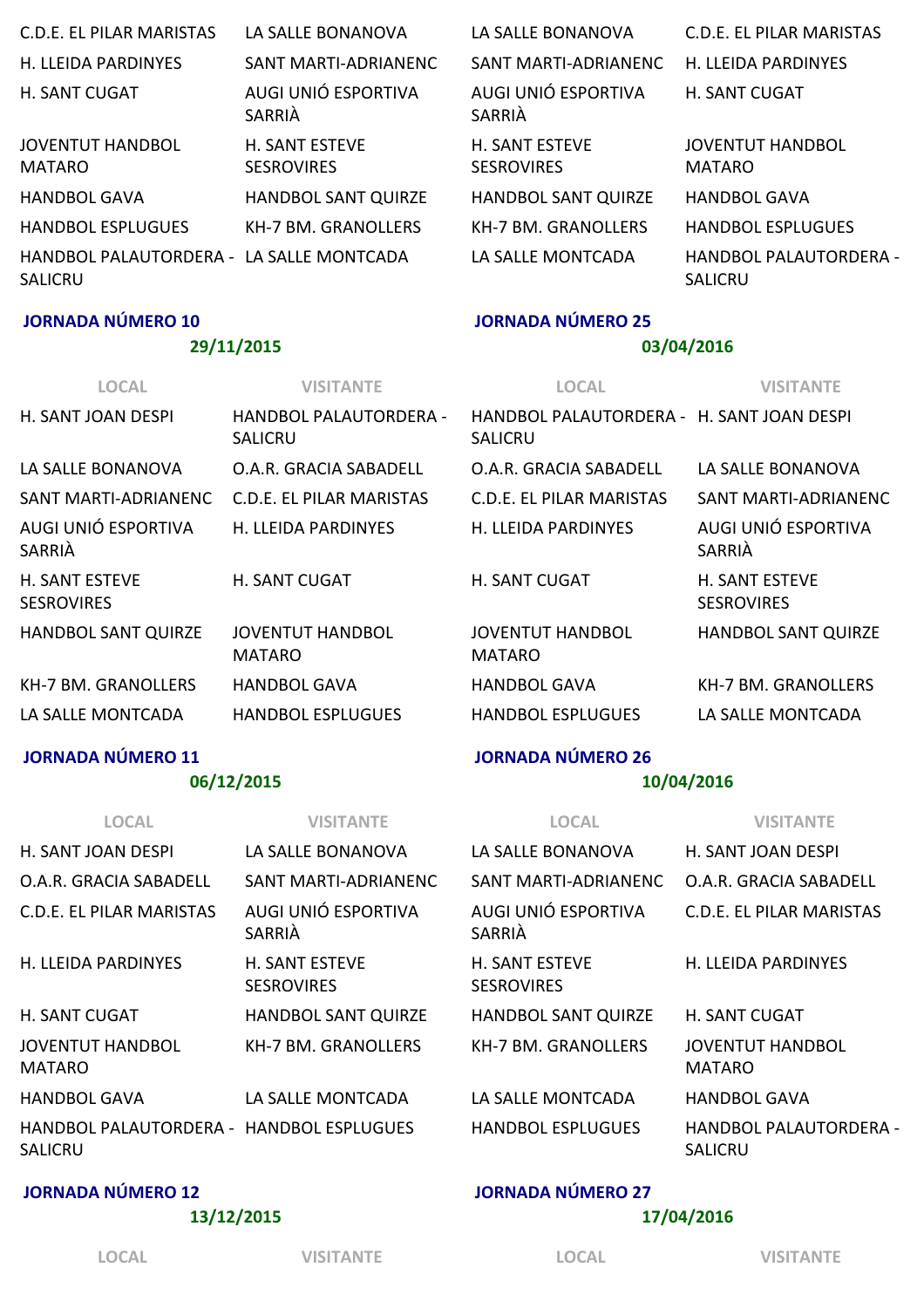| LA SALLE BONANOVA                          | HANDBOL PALAUTORDERA -<br><b>SALICRU</b> | HANDBOL PALAUTORDERA - LA SALLE BONANOVA<br><b>SALICRU</b> |                                            |
|--------------------------------------------|------------------------------------------|------------------------------------------------------------|--------------------------------------------|
| SANT MARTI-ADRIANENC                       | H. SANT JOAN DESPI                       | H. SANT JOAN DESPI                                         | SANT MARTI-ADRIANENC                       |
| AUGI UNIÓ ESPORTIVA<br>SARRIÀ              | O.A.R. GRACIA SABADELL                   | O.A.R. GRACIA SABADELL                                     | AUGI UNIÓ ESPORTIVA<br>SARRIÀ              |
| <b>H. SANT ESTEVE</b><br><b>SESROVIRES</b> | C.D.E. EL PILAR MARISTAS                 | C.D.E. EL PILAR MARISTAS                                   | <b>H. SANT ESTEVE</b><br><b>SESROVIRES</b> |
| <b>HANDBOL SANT QUIRZE</b>                 | <b>H. LLEIDA PARDINYES</b>               | H. LLEIDA PARDINYES                                        | <b>HANDBOL SANT QUIRZE</b>                 |
| <b>KH-7 BM. GRANOLLERS</b>                 | <b>H. SANT CUGAT</b>                     | <b>H. SANT CUGAT</b>                                       | <b>KH-7 BM. GRANOLLERS</b>                 |
| LA SALLE MONTCADA                          | <b>JOVENTUT HANDBOL</b><br><b>MATARO</b> | <b>JOVENTUT HANDBOL</b><br><b>MATARO</b>                   | LA SALLE MONTCADA                          |
| <b>HANDBOL ESPLUGUES</b>                   | <b>HANDBOL GAVA</b>                      | <b>HANDBOL GAVA</b>                                        | <b>HANDBOL ESPLUGUES</b>                   |
| <b>JORNADA NÚMERO 13</b>                   |                                          | <b>JORNADA NÚMERO 28</b>                                   |                                            |

### 20/12/2015

### 24/04/2016

| <b>LOCAL</b>                                   | <b>VISITANTE</b>                           | <b>LOCAL</b>                               | <b>VISITANTE</b>                         |
|------------------------------------------------|--------------------------------------------|--------------------------------------------|------------------------------------------|
| LA SALLE BONANOVA                              | SANT MARTI-ADRIANENC                       | SANT MARTI-ADRIANENC                       | LA SALLE BONANOVA                        |
| H. SANT JOAN DESPI                             | AUGI UNIÓ ESPORTIVA<br>SARRIÀ              | AUGI UNIÓ ESPORTIVA<br>SARRIÀ              | H. SANT JOAN DESPI                       |
| O.A.R. GRACIA SABADELL                         | <b>H. SANT ESTEVE</b><br><b>SESROVIRES</b> | <b>H. SANT ESTEVE</b><br><b>SESROVIRES</b> | O.A.R. GRACIA SABADELL                   |
| C.D.E. EL PILAR MARISTAS                       | <b>HANDBOL SANT QUIRZE</b>                 | <b>HANDBOL SANT QUIRZE</b>                 | <b>C.D.E. EL PILAR MARISTAS</b>          |
| H. LLEIDA PARDINYES                            | KH-7 BM. GRANOLLERS                        | KH-7 BM. GRANOLLERS                        | H. LLEIDA PARDINYES                      |
| H. SANT CUGAT                                  | LA SALLF MONTCADA                          | LA SALLF MONTCADA                          | <b>H. SANT CUGAT</b>                     |
| JOVENTUT HANDBOL<br>MATARO                     | <b>HANDBOL ESPLUGUES</b>                   | <b>HANDBOL ESPLUGUES</b>                   | <b>JOVENTUT HANDBOL</b><br><b>MATARO</b> |
| HANDBOL PALAUTORDERA - HANDBOL GAVA<br>SALICRU |                                            | <b>HANDBOL GAVA</b>                        | HANDBOL PALAUTORDERA -<br><b>SALICRU</b> |
| <b>JORNADA NÚMERO 14</b>                       |                                            | <b>JORNADA NÚMERO 29</b>                   |                                          |

# JORNADA NÚMERO 14

# 10/01/2016

| <b>LOCAL</b>                                           | VISITANTE                                | <b>LOCAL</b>                             | VISITANTE                                |
|--------------------------------------------------------|------------------------------------------|------------------------------------------|------------------------------------------|
| HANDBOL PALAUTORDERA - SANT MARTI-ADRIANENC<br>SALICRU |                                          | SANT MARTI-ADRIANENC                     | HANDBOL PALAUTORDERA -<br><b>SALICRU</b> |
| AUGI UNIÓ ESPORTIVA<br>SARRIÀ                          | LA SALLE BONANOVA                        | LA SALLE BONANOVA                        | AUGI UNIÓ ESPORTIVA<br>SARRIÀ            |
| H. SANT ESTEVE SESROVIRES H. SANT JOAN DESPI           |                                          | H. SANT JOAN DESPI                       | <b>H. SANT ESTEVE SESROVIRES</b>         |
| HANDBOL SANT QUIRZE                                    | O.A.R. GRACIA SABADELL                   | O.A.R. GRACIA SABADELL                   | <b>HANDBOL SANT QUIRZE</b>               |
| KH-7 BM. GRANOLLERS                                    | C.D.E. EL PILAR MARISTAS                 | C.D.E. EL PILAR MARISTAS                 | KH-7 BM. GRANOLLERS                      |
| LA SALLE MONTCADA                                      | H. LLEIDA PARDINYES                      | H. LLEIDA PARDINYES                      | LA SALLE MONTCADA                        |
| <b>HANDBOL ESPLUGUES</b>                               | <b>H. SANT CUGAT</b>                     | <b>H. SANT CUGAT</b>                     | <b>HANDBOL ESPLUGUES</b>                 |
| <b>HANDBOL GAVA</b>                                    | <b>JOVENTUT HANDBOL</b><br><b>MATARO</b> | <b>JOVENTUT HANDBOL</b><br><b>MATARO</b> | <b>HANDBOL GAVA</b>                      |

JORNADA NÚMERO 15

17/01/2016

# JORNADA NÚMERO 30

01/05/2016